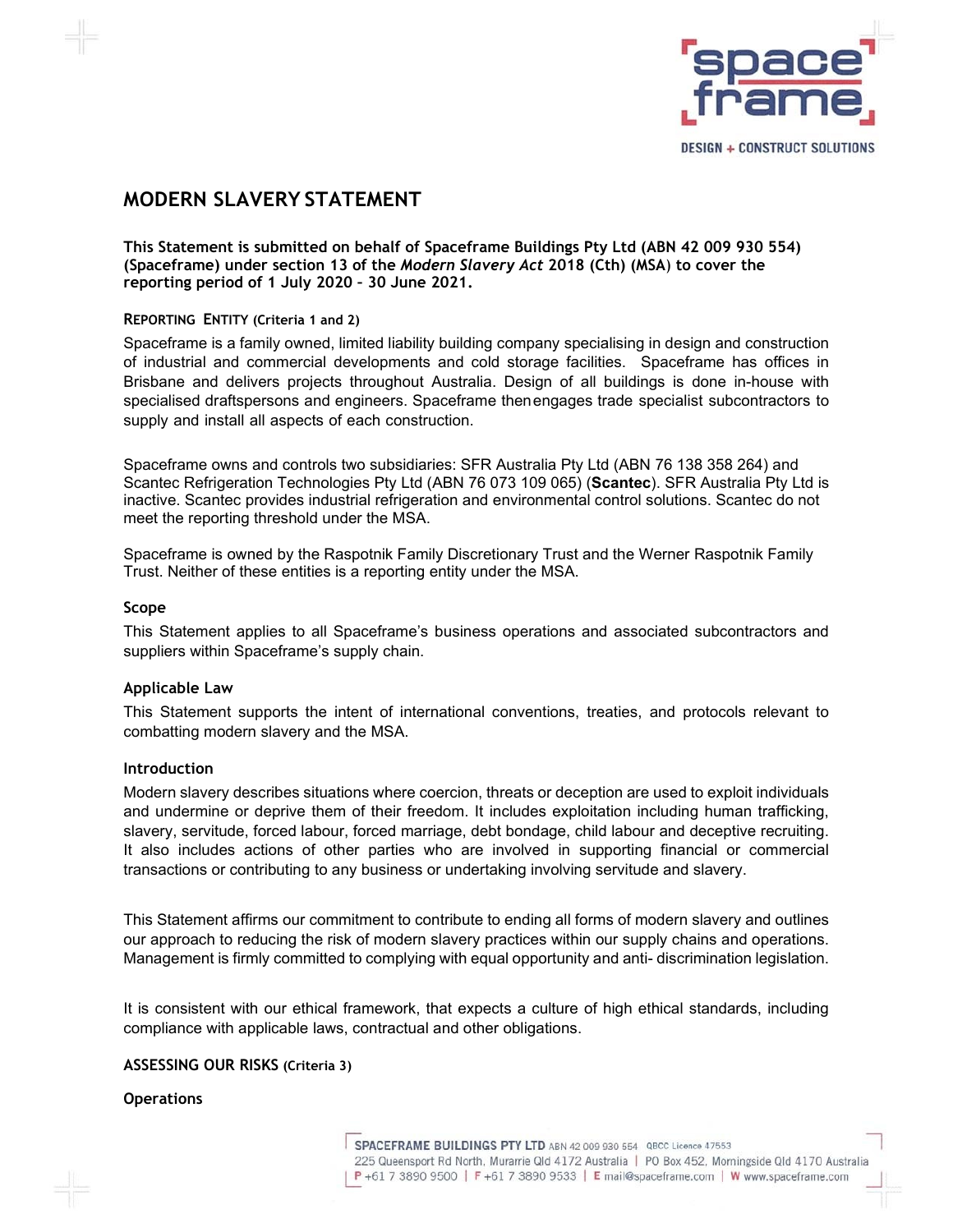Spaceframe is aware that the nature and prevalence of modern slavery means that every entity has risks of modern slavery occurring in its operations and supply chains. Spaceframe seeks to identify where its higher risk areas might be so that it can take effective action to assess and address those risks.

Our operations primarily involve design and construction. We understand that construction is considered within the literature to be a higher-risk industry and therefore Spaceframe has an important role to play in identifying, assessing and addressing those risks within our industry that may be present in our operations and supply chains. General risks associated with our industry include the use of raw materials which are considered to be products that pose a higher risk of modern slavery. A further risk is the typical reliance on subcontracted work (including outsourcing overseas) which reduces oversight. Reliance on manual labour is also a risk-factor. According to research, manual labour is commonly undertaken by workers on visas, lower skilled workers and workers on transient employment arrangements, which means those individuals are more vulnerable to exploitation. Vulnerability to exploitation is also increased as a result of the fact that many construction contracts are also temporary and irregular in nature which may mean the associated workforces are subject to more redundancies and reduced work security/stability. The construction industry can also be a very cost-driven and time sensitive sector and these pressures can lead to forced overtime, wage cuts and other cost and time saving measures.

Spaceframe itself currently directly employs 71 staff of which only 4 are casual workers and none are working in arrangements where their visa ties them to our business. We consider that this reduces the risk of modern slavery occurring within our operations. However, we do work with subcontractors regularly which we acknowledge could potentially increase our risks if appropriate controls are not put in place regarding same.

Regarding our staff, we utilise recruitment agencies for all placements. We acknowledge that utilising recruitment agencies can increase the risks of modern slavery occurring as it may mean reduced oversight over the employment process if steps are not taken to counter that risk.

### **Supply Chain**

We understand that businesses can contribute to or be directly linked to modern slavery practices through their supply chains and that those businesses may conduct operations in a way that can facilitate or incentivise modern slavery, such as placing unachievable timing and budgetary pressures on suppliers.

Spaceframe utilised approximately 690 direct or tier 1 suppliers in FY20 and 560 in FY21. We acknowledge that this is a medium-sized supply base for an entity of our size and therefore requires considerable resources devoted to maintaining oversight of our suppliers and our relationships with them in order to reduce the risks of modern slavery. Of the FY20 Suppliers, 99.7% are based in Australia. Two suppliers are based overseas: one in China and one in the United States of America (**USA**). For the FY21 Suppliers, 99.2% are based in Australia. Four suppliers are based overseas, one in China, one in Germany and two in the USA. The suppliers from Germany and USA are all IT, technology providers. There is almost no change in the suppliers used between FY20 and FY21. The USA and Germany are not considered to be a high-risk geographic location in the context of modern slavery. We understand that China is considered to be a high-risk geographic location. The Chinese supplier is another entity in the Spaceframe Group, however it is independently owned. All intellectual property relating to branding, policies and procedures and governance are created by Spaceframe and shared with Spaceframe China. As a result, Spaceframe has greater visibility over this Chinese entity than other suppliers in our supply chain. We believe that this common control and oversight along reduces some of the risk posed by this related entity.

We also engage with suppliers that provide a broad range of goods and services. We acknowledge that the following suppliers in our supply chain may pose a higher risk of modern slavery according to the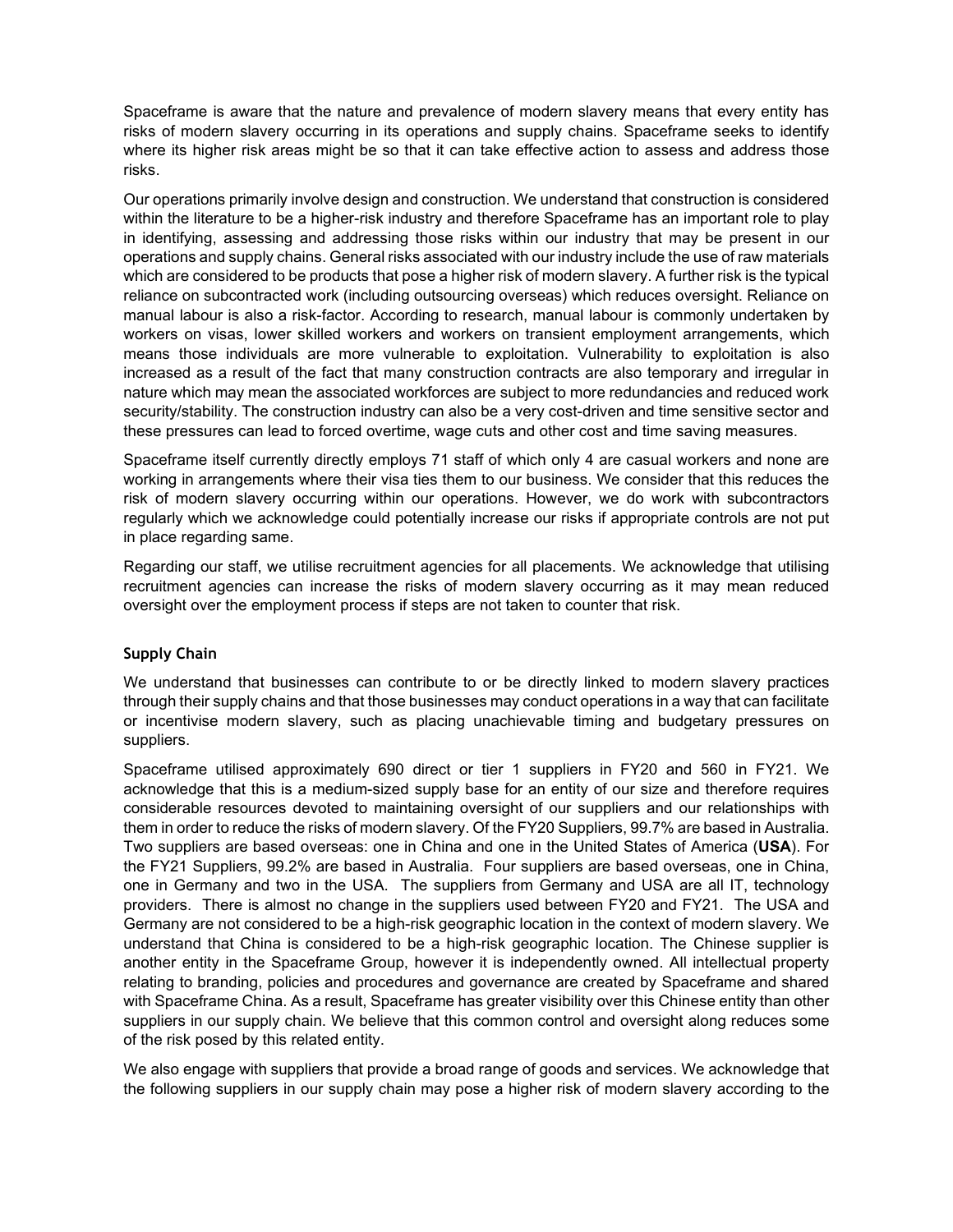literature: subcontracted construction services, raw materials, tools/equipment/machinery, recruitment agencies, information and technology goods, cleaning services, security services, uniforms and clothing, tea and coffee and stationery. We are still in the process of mapping our supply chains and will seek to gain a deeper understanding of any risks within same in future reporting periods.

## **COVID-19**

We also understand that the COVID-19 Pandemic has increased the risks of Modern Slavery around the world by placing unprecedented pressures on supply chains and therefore increasing the vulnerability of workers. We acknowledge that this has resulted in remote working, immobility, reduced oversight, substantial and unexpected change in supply and demand, loss of income, fear of loss of income and excessive overtime. These are all factors that can considerably increase the vulnerability of any workforce to exploitation and as such the risks of modern slavery have risen as a result of the current pandemic.

## **ACTIONS TO ASSESS AND ADDRESS OUR RISKS (Criteria 4 and 5)**

## **Our Commitment**

Slavery, including any situations of exploitation where a person cannot refuse or leave work because of threats, violence, coercion, abuse of power, or deception, and human trafficking, is abhorrent and Spaceframe is committed to ensuring that it is absent from Spaceframe's business and its supply chain. Spaceframe's respect for human rights refers to internationally recognised human rights – understood, at a minimum, as those expressed in the International Bill of Human Rights and the principles concerning fundamental rights set out in the International Labour Organization's Declaration on Fundamental Principles and Rights at Work. To demonstrate this commitment in relation to modern slavery, Spaceframe shall:

- seek to identify and risk mitigate any adverse human rights impacts that Spaceframe may cause or contribute to through its own business activities, or which may be directly linked to its operations by its business relationships;
- avoid causing or contributing to adverse human rights impacts through its own business activities and address such impacts when they occur;
- seek to prevent, or mitigate, adverse human rights impacts that are directly linked to Spaceframe's design and construction operations and by its business relationships, even if Spaceframe may not have knowingly contributed to those adverse impacts;
- exercise a due diligence process to identify, prevent, mitigate, and account for how Spaceframe addresses possible impacts on modern slavery and human rights; and
- exercise management system processes to enable the remediation of any adverse human rights impacts to which Spaceframe, or its subcontractors and suppliers may contribute.

### **Suppliers and Subcontractors**

Within our precedent Purchase Order Terms and Conditions and Subcontractor Agreements we have requested various warranties from our suppliers and subcontractors in relation to their own modern slavery approach. The warranties sought from suppliers and subcontractors include that they have not engaged in, and do not engage in any conduct that would constitute a modern slavery offence under any law (including the MSA) or otherwise contravene any laws or codes of practice in force in relation to modern slavery. We also seek to obtain a warranty from our suppliers and subcontractors to the effect that they will comply with any mandatory reporting obligations in relation to modern slavery. Acknowledging that our supply chain and subcontracting chain extends beyond the tier 1 level, we seek from our suppliers and subcontractors a warranty that they will take reasonable steps to ensure any secondary subcontractor or supplier complies with mandatory reporting obligations in relation to modern slavery as well.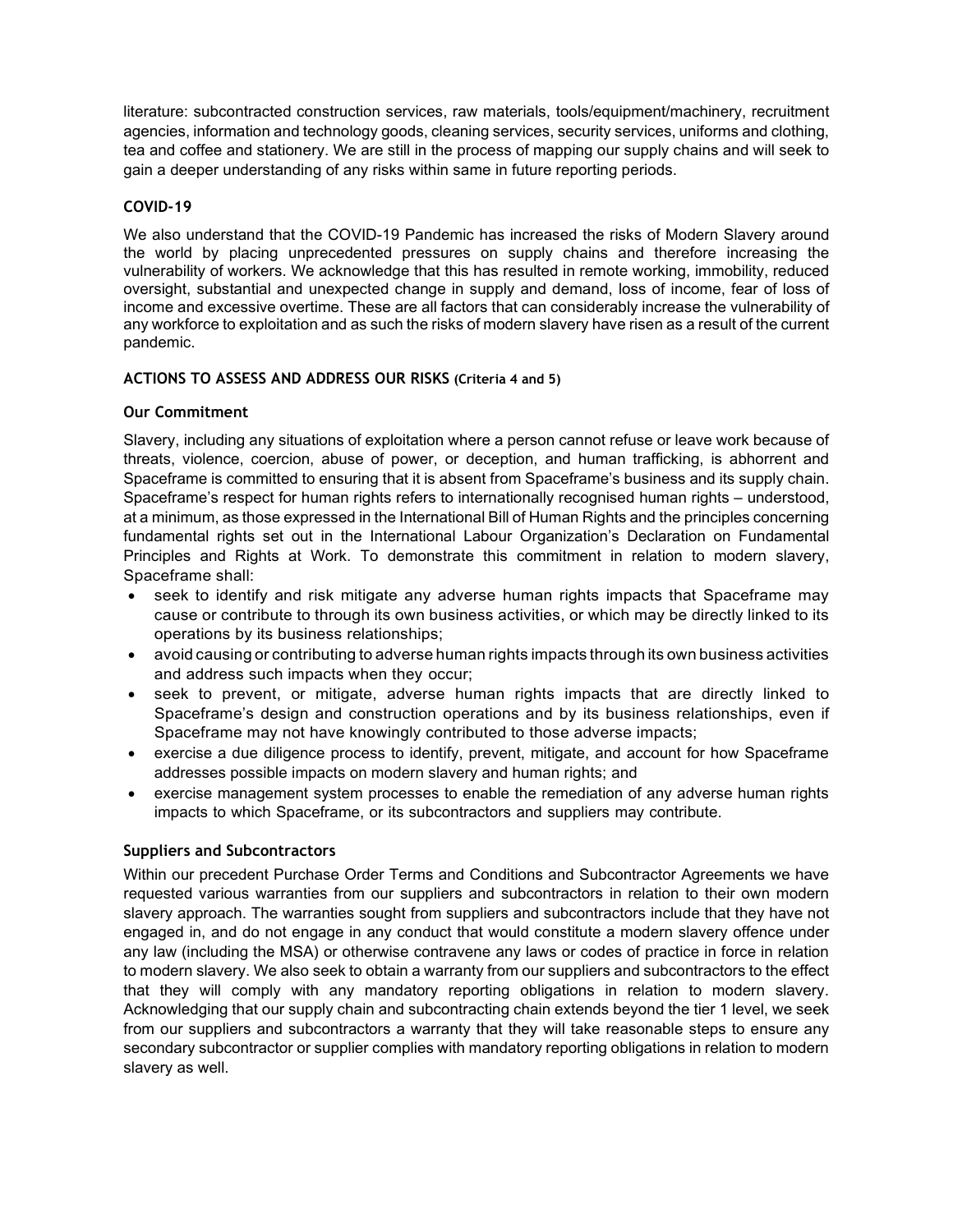## **Statement of Risk Appetite**

Spaceframe has a zero tolerance approach to slavery in all its forms. This means that Spaceframe has no appetite for causing harm to persons, damaging its reputation, being subject of legal action or incurring financial loss or standing in the business community arising from a failure to comply with the MSA.

Spaceframe's policies, management system processes, procedures, controls, and risk mitigation strategies are designed to reduce the risk and the prevalence of modern slavery.

# **Ethical Investments**

Our business seeks to ensure that no investment should knowingly be made in companies who engage in activities or services which could be directly viewed as compromising the intent of this Statement.

## **Reporting concerns of modern slavery**

A key aspect of our modern slavery approach is enabling our workers and suppliers to feel free and safe to speak up when there are reasonable grounds to suspect that our business or related persons are not acting ethically or in accordance with laws and obligations. This is enshrined within our Whistleblower Policy and Procedures.

In Australia, the Australian Federal Police are responsible for investigating suspected cases of modern slavery and can be contacted on 131 444 to discuss or report a suspected case. Contact can be made anonymously.

## **How Spaceframe Combats Slavery**

Spaceframe has taken the following steps in order to assist in identifying, assessing and addressing the risks of modern slavery that may be present within our operations and supply chain, and to assess the effectiveness of those steps:

## **Operations**

- Persons employed by Spaceframe have a formal contract of employment, which reduces the vulnerability of those workers to exploitation. Failure to act in accordance with this Modern Slavery Statement may result in disciplinary action being taken.
- Spaceframe stipulates modern slavery and human rights expectations to staff, business partners and other parties directly linked to Spaceframe's operations.
- We have created a specific Modern Slavery Policy that has been inserted within our Management System Manual. We are in the process of obtaining expert advice as to the contents and effectiveness of that Policy and whether any amendments should be made to ensure the effectiveness of same going forward.
- We have several policies in place that help create a culture that upholds the health and safety of our staff and prevents exploitation or practices that may lead to exploitation including our: *Anti-Bribery Policy; Aboriginal and Torres Strait Islanders – Respect and Engagement Policy; Health, Safety, Environment and Quality Policy; Privacy Policy* and *Workplace Rehabilitation Policy.*
- Spaceframe provides annual training for staff on modern slavery risks and impacts. This raises awareness with our staff and plays a key role in fortifying our due diligence approach. Given the recurrent nature of this training we expect that as time passes it will provide us with an insight into the effectiveness of the actions we are taking in this space as we observe staff engagement and field various queries from our workforce.
- Spaceframe ensures that this Modern Slavery Statement is available and communicated internally and externally to all personnel, business partners and other relevant parties and is reflected in operational policies and procedures necessary to embed it throughout the business.
- Spaceframe seeks references for all prospective employees who are recruited through agencies to ensure we have visibility over the process and relationships involved. Our recruitment agencies are also subject to various contractual obligations which provide Spaceframe with a degree of oversight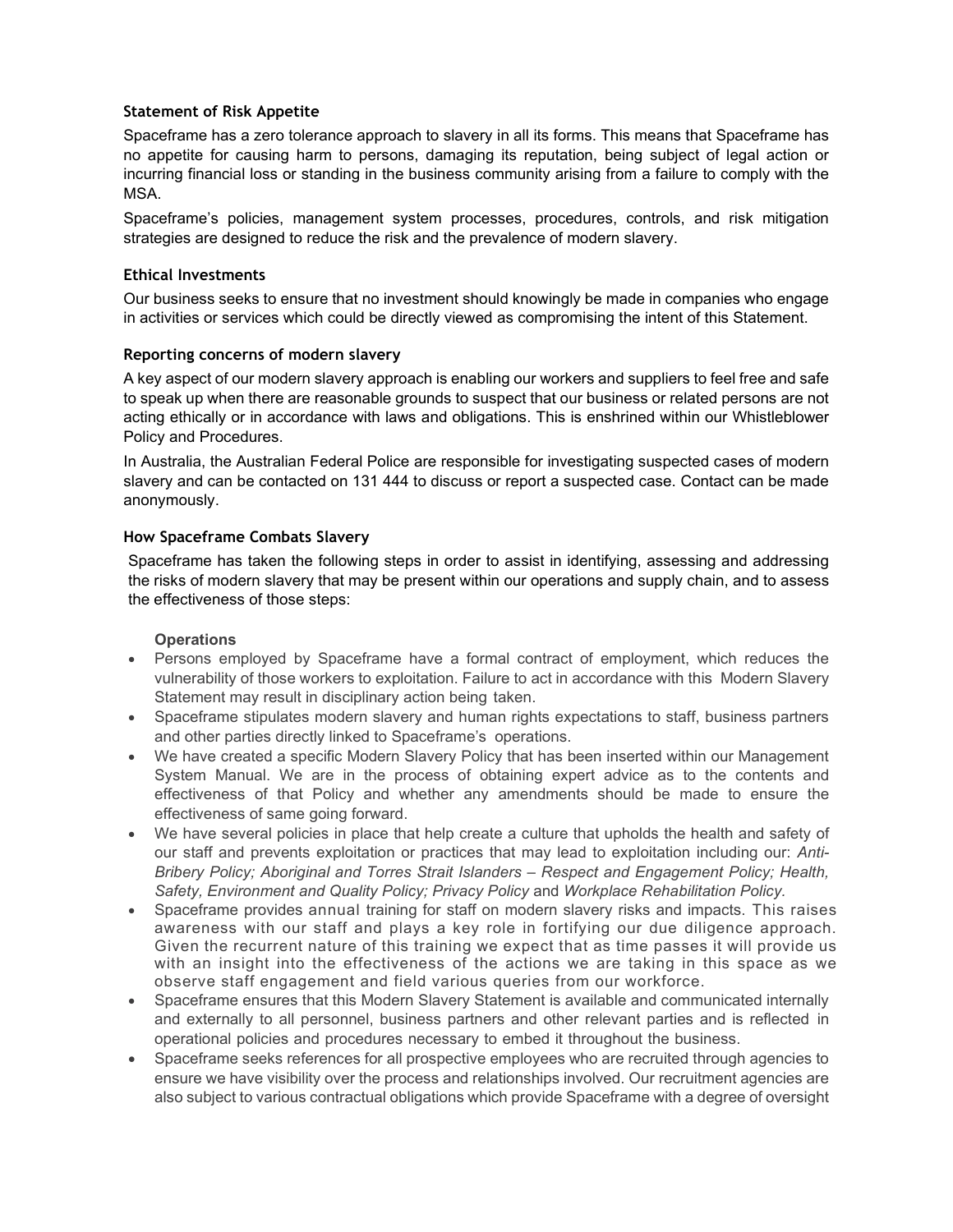over these arrangements.

• Spaceframe, in our annual Management Review meeting undertakes a review of quality, safety and conformance to all policies and procedures including any improvements that require attention. We will formally review performance against this Statement annually in this meeting, with the intention to continually improve the effectiveness of the systems used to identify, assess and address the risks of modern slavery within our operations and supply chain.

# **Supply Chain**

- Spaceframe shall publish this Modern Slavery Statement on its website (for subcontractor and supplier access/reference when tendering), as a means of communicating Spaceframe's due diligence processes and commitment in relation to the MSA.
- Spaceframe has created a preferred list of suppliers and subcontractors. This means that our agreements are more frequently recurrent in nature reducing the level of uncertainty involved for the workers engaged by our subcontractors.
- These preferred supplier and subcontractor lists are also reviewed annually by Spaceframe Directors and Senior Management at a Management Review Meeting. Those on the list with a higher spend are reviewed before the award of any subcontract. Various assessment criteria are involved including: modern slavery risks, financial capacity, environmental record, quality record, safety records, costs, reliability, availability.
- As part of the annual review of the preferred supplier and subcontractor lists, Spaceframe Directors and Senior Management have performed a risk assessment to identify those parts of the business operations and supply chain where there may be a risk of modern slavery taking place. We will continue to perform this aspect of the risk assessment annually, and the outputs and actions are reviewed by Spaceframe's Board of Directors. Our FY20 assessment result was that it was either unlikely that slavery was occurring within those subcontractors or suppliers, or that Spaceframe had no knowledge of same occurring. However, Spaceframe is not complacent and as a result of the risk assessment identified sensible, risk-based measures that could be taken to reduce identified risk to within the Boards stated level of risk appetite. This annual assessment approach enables Spaceframe to consider the effectiveness of the actions it is taking in this space.
- In Spaceframe's first reporting period we selected 25 of our suppliers and subcontractors from our list of preferred suppliers and subcontractors. We thoughtfully selected these suppliers and subcontractors based on risk associated with modern slavery risks. We sent them our Modern Slavery Policy, asked them to review it and confirm what steps/processes/policies they have in place regarding modern slavery.
- Further to the commencement of this dialogue with our preferred suppliers and subcontractors, Spaceframe has identified actions that will, when implemented, require participants in our supply chain to attest to an absence of non-compliant activity; to sign contracts/agreements that require compliant behaviour and to report slavery related issues/non-compliances to Spaceframe. Spaceframe shall carry out remedial steps where modern slavery is identified.

## **Application Of this Statement**

We seek the co-operation of all workers, suppliers and other parties working with our business. We encourage suggestions for realising our modern slavery, equal opportunity and anti-discrimination objectives to create a safe, fair and tolerant working environment.

This Statement applies to all business operations and functions, including those situations where workers are required to work at any site not controlled by our business.

### **Consultation**